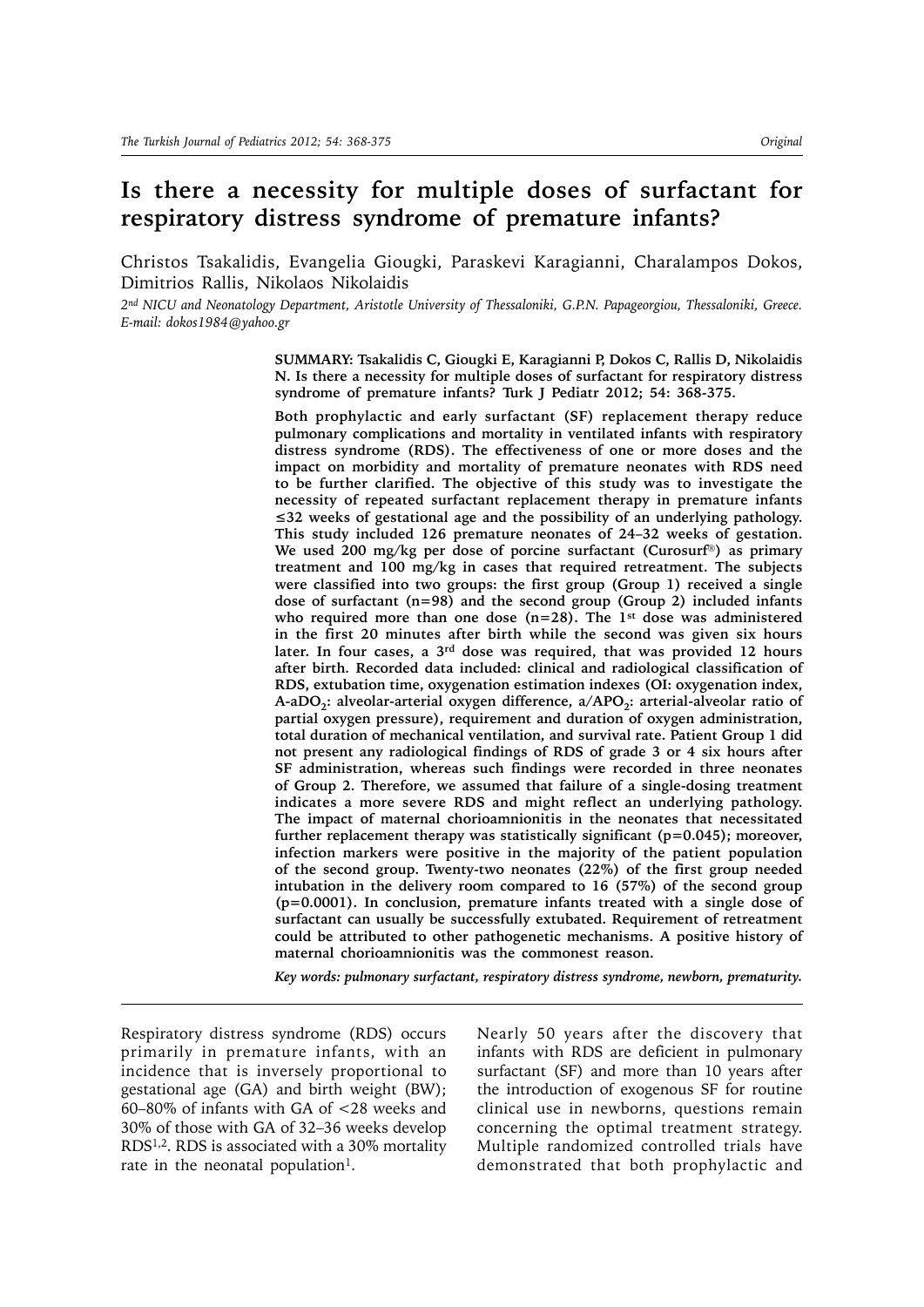rescue treatment are safe and effective, as demonstrated by a reduction in oxygen and ventilatory requirements<sup>2-5</sup>. However, SF therapy at less than six hours (6 h) of age is effective in acutely reducing oxygen and ventilatory requirements in premature infants. In cases of established RDS, SF treatment results in reduced ventilatory requirement<sup>6</sup> and lower incidence of pulmonary interstitial emphysema<sup>7-12</sup>, pneumothorax<sup>7-9,11-15</sup> and chronic lung disease8-12. Consequently, SF therapy can reduce RDS mortality by approximately 40%1-3,7,8,10,12.

Although the effect of one dose was frequently sustained, some neonates exhibited deterioration in lung function after the initial positive response. In the human SF trials in which additional doses were allowed, 22 of 31 infants in the study of Merritt et al.<sup>8</sup>, 9 of 22 in that of Hallman et al.<sup>9</sup> and 8 of 10 infants from the study of Lang and coworkers<sup>5</sup> met the criteria for retreatment and were given one or more extra doses. Many of them responded to additional doses. Recent data on the effects of bovine SF in neonates of >30 weeks of gestation with moderately severe RDS (arterialalveolar ratio of partial oxygen pressure [a/  $APO<sub>2</sub>$ ] ~ 0.30) suggest that a single dose of 100 mg/kg is insufficient in many cases and that babies who relapse may benefit from multiple doses<sup>15</sup>. There is also strong evidence that the incidence of air leak complications and neonatal death in babies with severe RDS can be further reduced by using multiple doses of porcine SF (Curosurf®). The multiple-dose regimen may also increase the pool size of alveolar SF lipids available for recycling during the recovery phase of the disease<sup>6</sup>.

Kendig et al.16 observed that many neonates treated with calf lung SF extract at birth show only transient response. The study of Shapiro et al.17 documented that multiple doses of SF may help sustain the primary effect. Konishi et al.18 in their study examining SF dosage also allowed extra doses to be supplied. The European Multicenter Trial presented a reduction in mortality and bronchopulmonary dysplasia (BPD) from 45% in the single-dose group to  $25\%$  in the multiple-dose group<sup>11</sup>.

The present study focuses on determining the specific characteristics of infants aged ≤32 weeks of GA for whom a single dose of SF was insufficient. The possible beneficial effect of additional doses on oxygenation was also evaluated. A suboptimal response to the 1st dose is examined as an indicator of a possible underlying pathology.

### **Material and Methods**

#### *Characterization of Surfactant*

Curosurf® is a preparation of polar lipids isolated from minced pig lungs by a combination of washing, centrifugation and extraction with chloroform-methanol and liquid-gel chromatography. It contains approximately 99% lipids, mainly phospholipids, and 1% hydrophilic proteins of low molecular weight (SP-B and SP-C). In a pulsating bubble system at 37 $\degree$ C, Curosurf® (diluted to 10 mg/ml) has a minimum surface tension of 0 mN/m within 10 minutes (min) of area oscillation<sup>19</sup>. Tracheal instillation of Curosurf® (160 mg/kg) led to a striking improvement in lung function both in immature newborn rabbits and in SF-depleted adult animals20-22.

#### *Study Design and Setting*

We conducted a retrospective analysis of preterm neonates that received a single or repeated SF treatment, according to their requirements. All infant subjects were born in our hospital between May 2004 and January 2007. Maternal written consent was obligatory in order for the infants to enter the study, according to the requirements of the Ethics Committee.

Our study included 126 premature neonates of 24–32 weeks of GA. GA was based on the last menstrual period, on ultrasonographic determinations between the 8<sup>th</sup> and 14<sup>th</sup> weeks of gestation and on the Ballard test in cases of unknown GA. Mechanical equipment included Babylog 8000 plus ventilators (Drager) and nasal continuous positive airway pressure (NCPAP) devices (Medin). The subjects were classified into two groups: Group 1was treated with a single dose of 200 mg/kg of SF (n=98) and Group 2 with more than one dose of 100 mg/kg  $(n=28)$ .

All infants were electively intubated for administration of 200 mg/kg porcine isolated SF (Curosurf®, Chiesi Farmaceutici SPA,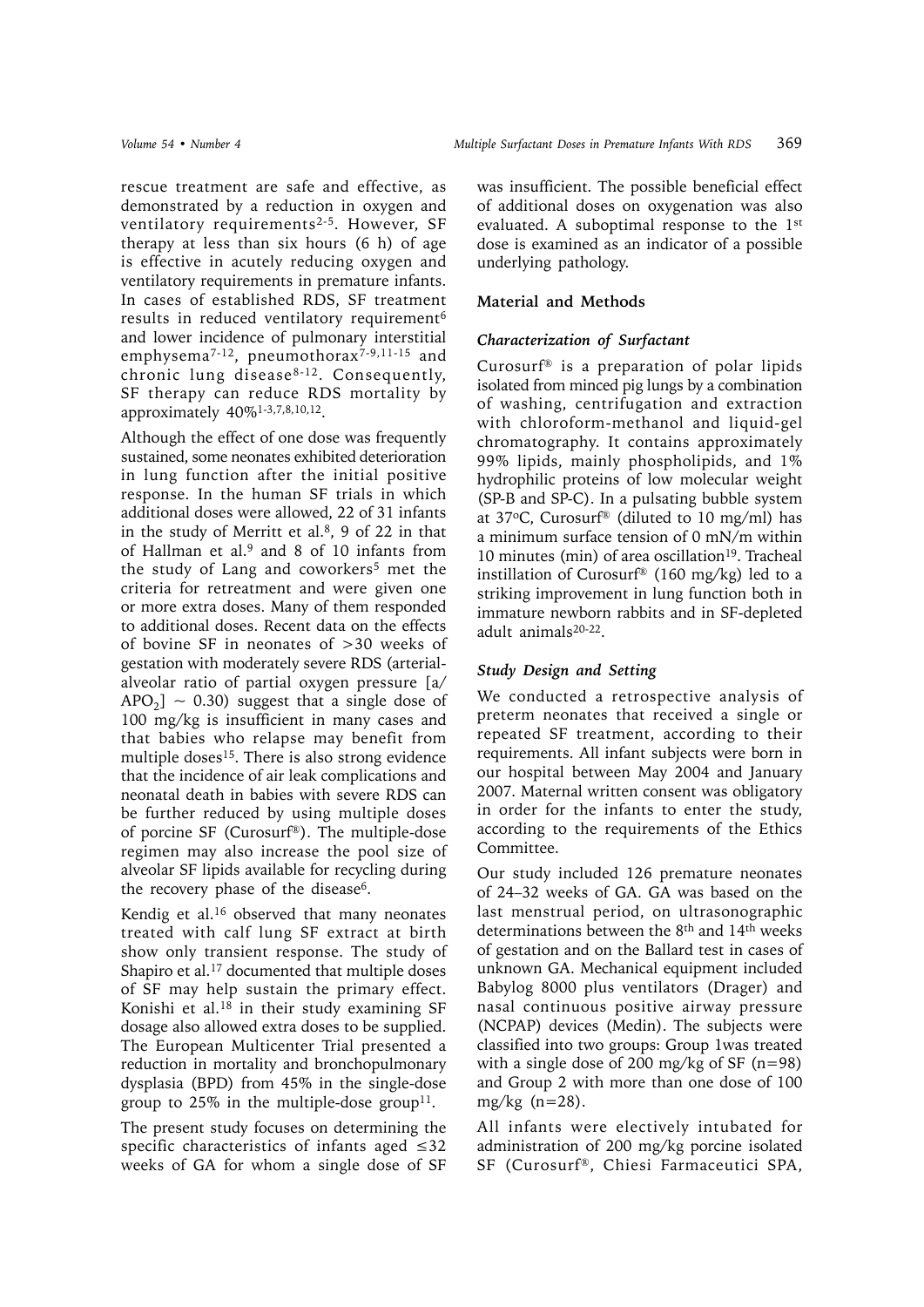Parma, Italy) as soon as practicably possible (within 20 min after birth) and NCPAP was then initiated. Liveborn infants ≤27 weeks GA received prophylactic SF within 15 min after birth. In infants at risk for RDS with GA of 28-32 weeks, SF was administered if a fraction of inspired oxygen (FiO<sub>2</sub>) ≥40 was needed to reach oxygen saturation  $(SpO<sub>2</sub>)$  between 85-93% or the infant exhibited signs of moderate to severe respiratory distress at age 20 min (early treatment). SF was instilled as bolus into the main bronchus, via the endotracheal tube through a no. 5 feeding catheter with the neonate lying supine. Following each SF instillation, the infants were ventilated manually for 1 min using the same  $FiO<sub>2</sub>$  as before the replacement maneuver. Infants who received SF either prophylactically or as early rescue treatment were then switched to NCPAP usually immediately or as soon as possible depending on their respiratory condition. The initial pressure of CPAP was 6-8 cm  $H_2O$  or more, aiming to recruit the maximum number of alveoli. A chest X-ray was also performed.

Criteria for administration of additional doses of SF were: 1) clinical and radiological findings typical of RDS, 2) a positive response to the 1st dose of SF with a decrease in FiO<sub>2</sub> by at least 0.1 and/or down to 0.2, and 3) a respiratory deterioration signaled by a continuing requirement of mechanical ventilation with a  $FiO<sub>2</sub> > 0.4$  that was not caused by pneumothorax. These infants were mechanically ventilated with a FiO<sub>2</sub> > 0.4, a frequency of 30-50 breaths per min, a peak inspiratory pressure (PIP) of  $<$ 25 cm H<sub>2</sub>0, a positive end-expiratory pressure (PEEP) of 5-7 cm  $H<sub>2</sub>0$ , and an inspiration to expiration ratio of 1:2 to 1:3. Infants who achieved retreatment criteria as outlined above received 100 mg/kg of SF in the same way. Then, the infants were reconnected to the ventilator, and the  $FiO<sub>2</sub>$  and ventilator settings were immediately adjusted to the infants' clinical response, in order to maintain adequate blood gas values (partial pressure of oxygen in arterial blood  $(Pa)O<sub>2</sub>$ : 50-70 mmHg, PaCO<sub>2</sub>: 40-45 mmHg, pH > 7.3) with the lowest possible levels of  $FiO<sub>2</sub>$  and PIP. The 2<sup>nd</sup> dose of SF was administered 6 h after the first. In four cases, a 3rd dose was required, which was provided 12 h after birth.

Classification of pulmonary X-ray findings for

RDS includes: Grade 1: slight reticular (slight granular) decrease in transparency of the lung with no certain difference from normal findings; Grade 2: soft decrease in transparency with an air-bronchogram, which overlaps the heart; Grade 3: gradual stronger decrease in transparency, as well as a blurry diaphragm and heart; and Grade 4: practically homogenic lung opacity<sup>23</sup>.

Preconditions for SF instillation were absence of acidosis, hypotension and hypothermia. No suctioning of the airways was performed during the first 6 h after each SF instillation. Infants were not enrolled if there was evidence of prolonged rupture of membranes (≥3 weeks), intraventricular hemorrhage of grade III or IV, birth asphyxia (defined as Apgar score ≤3 at 5 min, umbilical arterial cord pH <7.1, early onset of seizures), or major congenital anomalies (e.g. severe cardiovascular malformations, myelomeningocele, chromosomal aberrations, Potter's syndrome).

Arterial blood gas values were determined at regular intervals: 0, 3, 6, 12, 24, 48, 72, and 96 h following the  $1<sup>st</sup>$  dose of SF in both groups. Recorded data included: clinical and radiological classification of RDS, extubation time, oxygenation estimation indexes (OI: oxygenation index,  $A-aDO<sub>2</sub>$ : alveolar-arterial oxygen difference,  $a/APO<sub>2</sub>$ ), requirement and duration of oxygen administration, total duration of mechanical ventilation, and survival rate. Chest roentgenograms were obtained at 6 h after each dose of SF.

# **Statistics**

All data recorded were summarized using descriptive statistical methods. Summary statistics were presented as mean ± standard deviation. Comparison of mean values of the parameters was performed using unpaired Student's t-test. The level of statistical significance was set as p≤0.05. Statistical analysis was carried out using the Statistical Package for the Social Sciences (SPSS) program (11.0 for Windows software, LEAD Technology,  $Inc$ ).

## **Results**

A total of 126 premature neonates of 24-32 weeks GA were judged eligible to enter the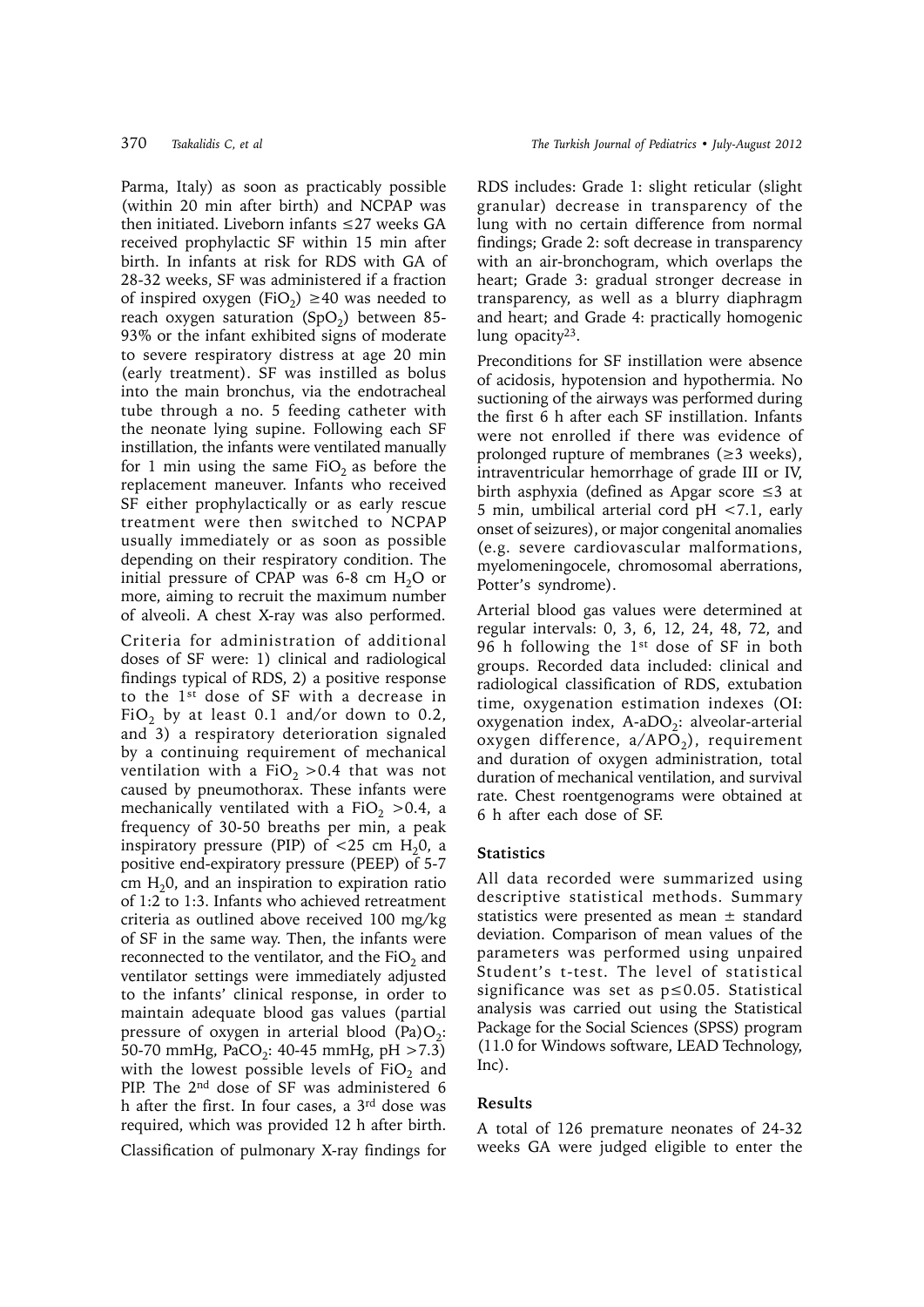|                                  | Neonates that received | Neonates that received $>1$ | p      |
|----------------------------------|------------------------|-----------------------------|--------|
|                                  | 1 dose of SF           | dose of SF                  |        |
| Total (n)                        | 98                     | 28                          |        |
| BW $(g, x \pm SD)$               | $1323 \pm 349$         | $1128 \pm 375$              | 0.018  |
| GA (w, $x \pm SD$ )              | $30 \pm 2$             | $28 \pm 2$                  | 0.001  |
| Male gender $[n \ (\%)]$         | 53 (54)                | 12(43)                      | 0.42   |
| In vitro fertilization $[n (%)]$ | 49 (50)                | 9(32)                       | 0.18   |
| Steroids prenatally $[n (%)]$    | 85 (87)                | 23 (82)                     | 0.79   |
| RoM $>24$ h [n $(\%)$ ]          | 17 (17)                | 5(18)                       | 0.95   |
| Chorioamnionitis [n (%)]         | 14 (14)                | 8(29)                       | 0.045  |
| Cesarian section $[n \ (\%)]$    | 96 (98)                | 28 (100)                    | 0.91   |
| Apgar score $\lt 5$ [n (%)] in 1 | 5(5)                   | 2(7)                        | 0.63   |
| Intubation at labor              | 22 (22)                | 16 (57)                     | 0.0001 |

**Table I.** Demographic Characteristics and Data on Perinatal History of the Two Groups

study; the single-dose group included 98 and the multiple-dose group 28 neonates. Demographic characteristics of the subjects are outlined in Table I. The infants of Group 2 presented a statistically significant decrease in BW (p*=*0.018) and GA (p*=*0.001), and an increase in requirement for intubation at labor (p*=*0.0001), as well as maternal history of chorioamnionitis (p*=*0.045). Moreover, the infection markers were positive in the majority of the patient population of Group 2. Twenty-two neonates (22%) of Group 1 needed

intubation in the delivery room compared to 16 (57%) of Group 2 (*p*=0.0001).

The outcome of management of both groups is presented in Table II. Only 2 (2%) infants of Group 1 had radiological findings of 1st and 2nd grade RDS at 6 h following birth in contrast to 12 (43%) of Group 2. There were no radiological findings of RDS of grade 3 or 4, 6 h after SF administration in Group 1, whereas such findings were recorded in 3 neonates of Group 2. FiO<sub>2</sub> requirements presented a descending course at 6, 12 and

|                                                                                  | Neonates that received Neonates that received $>1$ |                                    | p        | Total                              |
|----------------------------------------------------------------------------------|----------------------------------------------------|------------------------------------|----------|------------------------------------|
|                                                                                  | 1 dose of SF                                       | dose of SF                         |          |                                    |
| N                                                                                | 98                                                 | 28                                 |          | 126                                |
| RDS $1st$ -2 <sup>nd</sup> degree radiologically at<br>6 h [n $(\%)$ ]           | 2(2)                                               | 12(43)                             | < 0.0001 | 14(11)                             |
| RDS 3rd-4 <sup>th</sup> degree radiologically at<br>6 h [n $(\%)$ ]              | 0(0)                                               | 3(11)                              | 0.001    | 3(2)                               |
| FiO <sub>2</sub> at 6 h ( $x \pm SD$ , range)*                                   | $0.24 \pm 0.05$<br>$(0.21 - 0.4)$                  | $0.46 \pm 0.28$<br>$(0.21-1)$      | 0.001    | $0.29 \pm 0.17$<br>$(0.21-1)$      |
| FiO <sub>2</sub> at 12 h ( $x \pm SD$ , range)*                                  | $0.23 \pm 0.04$<br>$(0.21 - 0.4)$                  | $0.42 \pm 0.24$<br>$(0.21-1)$      | 0.0005   | $0.27 \pm 0.14$<br>$(0.21-1)$      |
| FiO <sub>2</sub> at 24 h ( $x \pm SD$ , range)*                                  | $0.23 \pm 0.05$<br>$(0.21 - 0.5)$                  | $0.36 \pm 0.19$<br>$(0.21 - 0.95)$ | 0.003    | $0.26 \pm 0.11$<br>$(0.21 - 0.95)$ |
| Total duration of $O2$ administration<br>$(d, x \pm SD, range)^*$                | $13.7 \pm 22.4$<br>$(0-109)$                       | $31.46 \pm 37.9$<br>$(0-139)$      | 0.02     | $16.31 \pm 26.5$<br>$(0-139)$      |
| Duration of MV after the prophylactic<br>administration (h, $x \pm SD$ , range)* | $9.47 \pm 22.6$<br>$(0-120)$                       | $92.88 \pm 82.1$<br>$(0 - 336)$    | < 0.0001 | $26.22 \pm 53.2$<br>$(0 - 336)$    |
| Total duration of MV (h, $x \pm SD$ ,<br>range $)^*$                             | $33.97 \pm 62.7$<br>$(0-426)$                      | $315.07 \pm 559.8$<br>$(0-2016)$   | 0.02     | $91.55 \pm 282.1$<br>$(0-2016)$    |
| Deaths $[n \ (\%)]$                                                              | 1(1)                                               | 3(11)                              | < 0.0001 | 4 (3)                              |
| Causes of death<br>Sepsis $[n \ (\%)]$ †                                         | 1(100)                                             | 2(66)                              |          | 3(75)                              |
| Intrauterine stress [n $(\%)$ ] †                                                | 0(0)                                               | 1(33)                              |          | 1(25)                              |

**Table II.** Outcome of the Studied Infants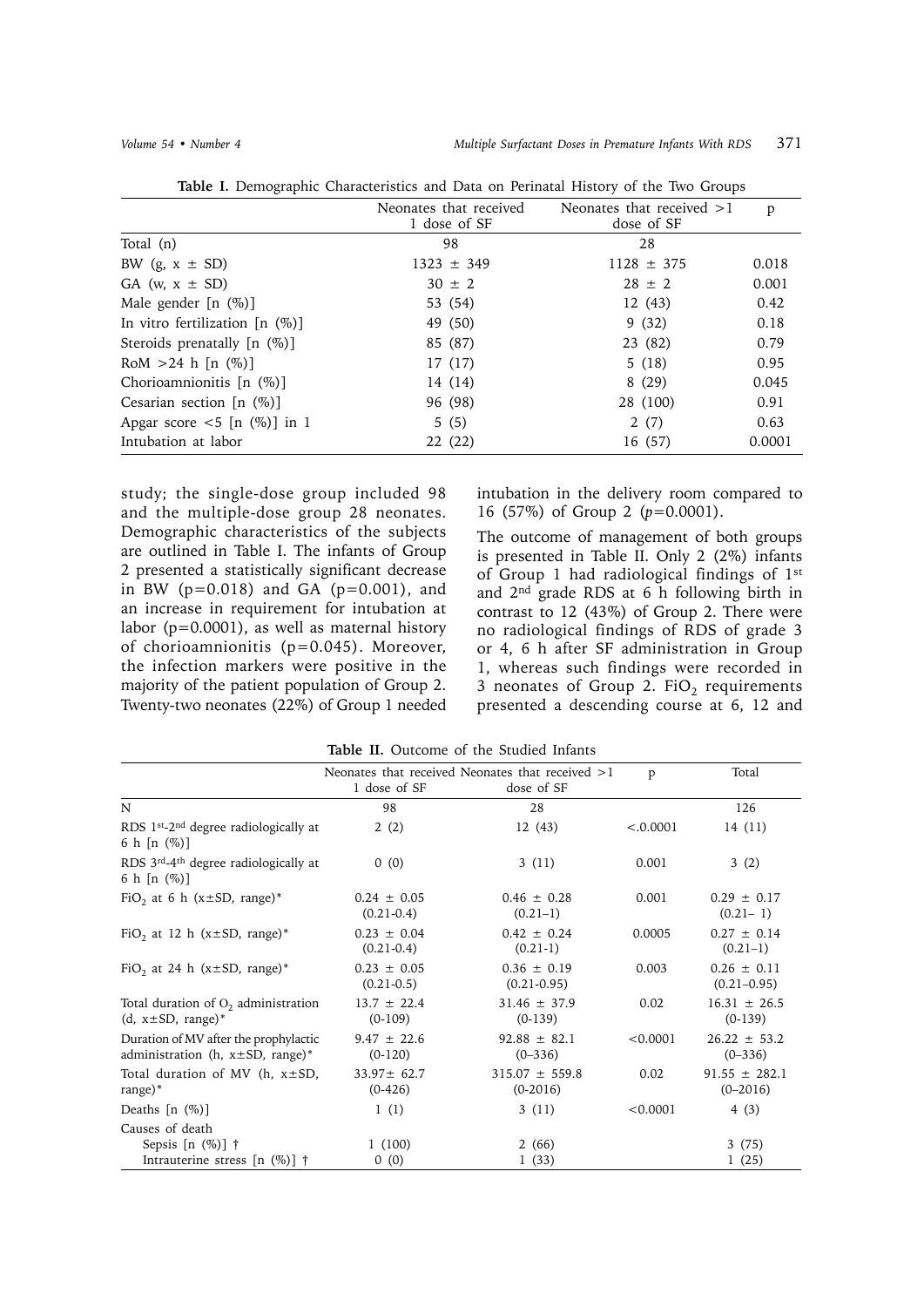

(p=0.07) after SF instillation.

24 h following SF instillation in both groups, although in significantly higher levels in the retreated infants (p*=*0.001, 0.0005 and 0.003, respectively). Duration of mechanical ventilation after prophylactic SF administration as well as the total time on mechanical ventilation were significantly reduced in the single-dose group (p*<*0.0001 and p*=*0.02, respectively). Four deaths occurred, 1 in Group 1 due to septicemia and 3 in Group 2; 2 of them were attributed to septicemia in the field of maternal chorioamnionitis and 1 in intrauterine stress.

Alterations in OI are shown in Figure 1; at time point 0, there was a statistically significant difference between the two groups (*p*=0.019) that remained at 3, 6 and 12 h  $(p=0.04, p=0.02, and p=0.02, respectively)$ after SF installation. Changes in oxygenation as judged by A-aDO<sub>2</sub> and  $a/APO<sub>2</sub>$  are presented in Figures 2 and 3, respectively; both A-aDO<sub>2</sub> and  $a/APO<sub>2</sub>$  differed significantly, showing a better oxygenation during the first 48 h following SF treatment in the single-dose group. Oxygenation was improved in both groups at 48 h after treatment. Figure 4 shows the percentage of subjects of each group that needed mechanical ventilation after treatment at each time point following treatment. Ventilatory requirements were significantly lower in the infants that were successfully weaned after receiving the initial dose of SF. All results are clearly in favor of the single-dose SF group.

#### **Discussion**

Respiratory distress caused by SF deficiency remains the most common cause of death and handicap in premature infants<sup>24</sup>. Improved survival occurred with the introduction of mechanical ventilation, although it may lead to significant complications such as pulmonary injury and BPD6. The introduction of natural

SFs for the treatment of established RDS was a major breakthrough in neonatal medicine, as SF replacement therapy has shown great promise in alleviating the lung immaturity of very low birth weight neonates. The goal of therapy is to maintain minute volume by maintaining functional residual capacity and open alveoli for gas exchange.

Administration of SF is beneficial both in prophylactic and therapeutic management of RDS3-5; however, there is a strong rationale to support the preference for prophylactic or early treatment over rescue SF treatment, with improved outcomes in high-risk preterm infants24,25. Preventive treatment offers the theoretical advantage of replacing SF before the onset of respiratory disease, decreasing the need for ventilator support and therefore avoiding secondary barotraumas that may result from even short periods of assisted ventilation<sup>26,27</sup>. In animal models, SF is distributed more homogeneously when given immediately after birth into lungs that are still fluid-filled<sup>28</sup>. Besides the starting time of therapy, the efficacy of SF administration has been associated directly with GA, BW<sup>29-33</sup>, single pregnancy, a history of maternal steroid therapy prior to delivery, and an Apgar score  $>7$  at 1 and 5 minutes<sup>33-37</sup>.

Our data indicate that neonates with lower BW and GA are candidates for repeated SF treatment, a conclusion that is explained by their increased respiratory immaturity. At 6 h after SF instillation, there were more cases of established RDS of 1st -2nd degree as well as of 3rd-4th degree in the retreated infants (documented by roentgenogram). Obviously, the higher incidence and severity of RDS in



**Fig. 2.** Alveolar-arterial oxygen difference of the two groups at 0 ( $p=0.001$ ), 3 ( $p=0.004$ ), 6 ( $p=0.001$ ),  $12 (p=0.001)$ , 24 (p<0.0001), 48 (p=0.0002), 72 ( $p=0.005$ ), and 96 hours ( $p=0.004$ ) after SF instillation.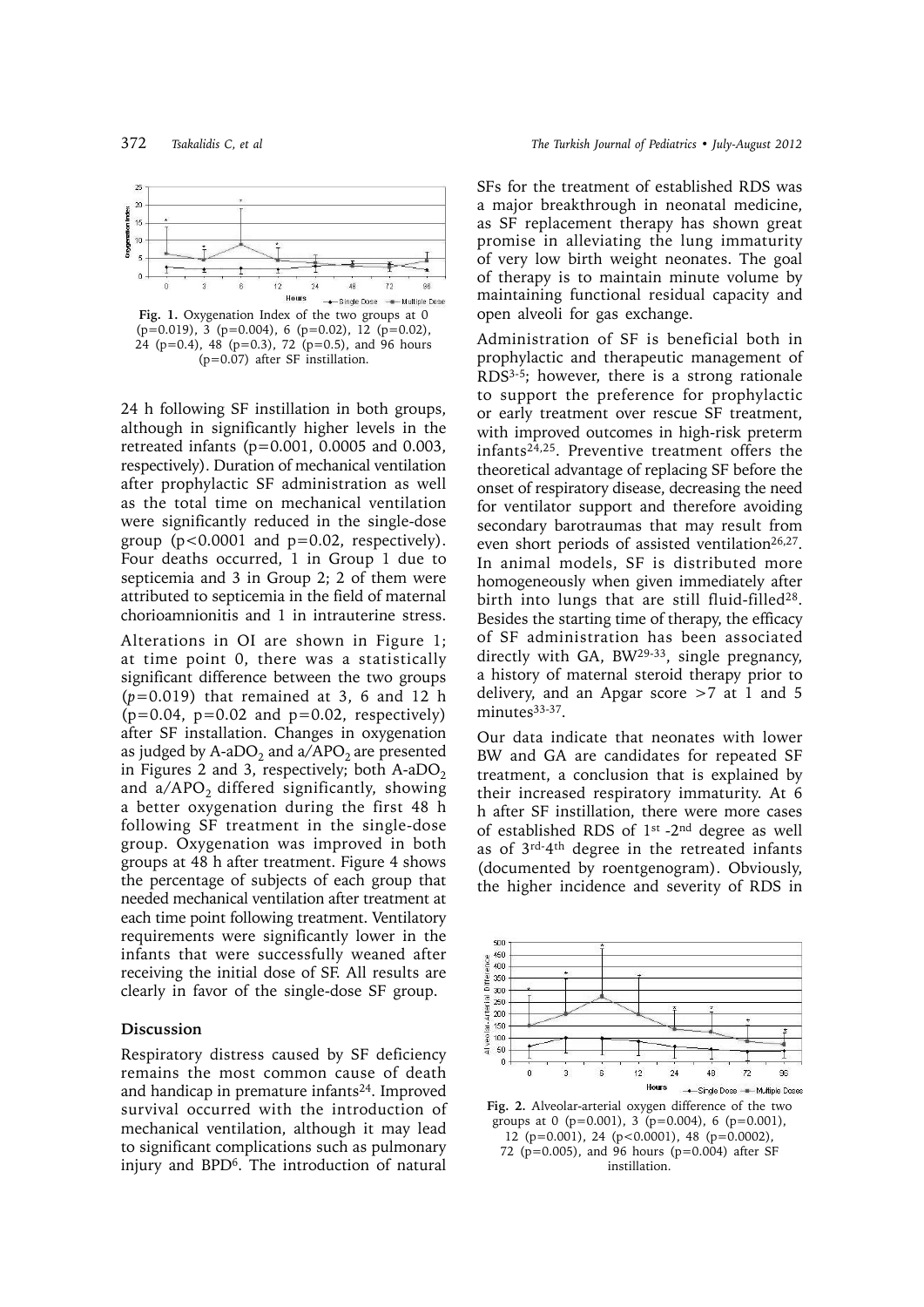% OF INTUBATED NEONATES AFTER SF ADMINISTRATION



**Fig. 3.** Arterial-alveolar ratio of partial oxygen pressure of the two groups at 0  $(p<0.0001)$ , 3  $(p=0.001)$ , 6 (p<0.0001), 12 (p<0.0001), 24 (p<0.0001), 48 (p<0.0001), 72 (p=0.23), and 96 hours (p<0.0009) after SF instillation.

the first hours of life predispose to repeated SF treatment.

Requirement for intubation during resuscitation of premature neonates seems to be a statistically important risk factor for the need of additional SF doses, since perinatal stress inactivates SF. Irrespective of whether the infants received single- or multiple-dose treatment, administration of the initial dose of SF resulted in rapid improvement of gas exchange, as reflected by a significant improvement in A-aDO<sub>2</sub> and a/APO<sub>2</sub> ratios, and FiO<sub>2</sub> could be rapidly reduced in both groups. Therefore, it is obvious that failure of a single SF dose might indicate more severe RDS. The duration of mechanical ventilation was significantly increased in the infants that required more than one dose, reflecting the severity of RDS. However, this observation is not in agreement with the meta-analysis of Soll and Özek<sup>38</sup>, possibly because of the differences in the retreatment criteria between their study and ours.

Oxygenation indexes presented significant differences between the groups: values of OI were higher at 3, 6 and 12 h following SF instillation in the infants that were retreated. As expected, levels of A-aDO<sub>2</sub> and  $a/APO<sub>2</sub>$ reflected the same pattern. Moreover, the single-dosing group required lower levels and less time of supplemental  $O<sub>2</sub>$ . Improvement in oxygenation requirements was seen in both groups 48 h following treatment, presumably reflecting endogenous SF production.

Statistical analysis revealed an important increase in the incidence of maternal chorioamnionitis in the subjects of Group 2;



**Fig. 4.** Percentage of infants of the two groups that required mechanical ventilation at 0, 3, 6, 12, 24, 48, 72, and 96 hours after SF installation.

this finding is in accordance with literature data that indicate a higher incidence of RDS in premature infants whose mother had established chorioamnionitis<sup>39</sup>. Such infants often necessitate SF retreatment. Moreover, infants with pulmonary infection due to group B streptococcus, a very common vaginal pathogen, require increased doses of SF compared to infants with RDS40.

In conclusion, comparative evaluation of the two groups demonstrated that despite the difference in GA and therefore in the severity of RDS, the infants who required retreatment presented a higher incidence of maternal chorioamnionitis. Literature data indicate that a newborn with severe RDS may necessitate multiple SF dosing. However, failure of successful extubation after the first administration of SF and requirement of more doses could be a strong indication of a possible underlying pathology, such as intrauterine infection.

#### **REFERENCES**

- 1. Dudell GG, Stoll BJ. Respiratory distress syndrome (hyaline membrane disease). In: Kliegman RM, Behrman RE, Jenson HB, Stanton BF (eds). Nelson Textbook of Pediatrics (18th ed). Philadelphia: Saunders Co; 2007: 731-740.
- 2. Montan S, Arulkumaran S. Neonatal respiratory distress syndrome. Lancet 2006; 367: 1878-1879.
- 3. Suresh GK, Soll RF. Current surfactant use in premature infants. Clin Perinatol 2001; 28: 671–694.
- 4. Horbar JD, Linderkamp O, Schachinger M, et al. European trial of single dose surfactant-TA (STA) for treatment of respiratory distress syndrome (RDS). Pediatr Res 1988; 23: 510A.
- 5. Lang MJ, Rhodes PG, Reddy NS, Kurth G, Merritt A. Limitation of the effective use of human surfactant (HS) in established RDS. Pediatr Res 1988; 23: 513A.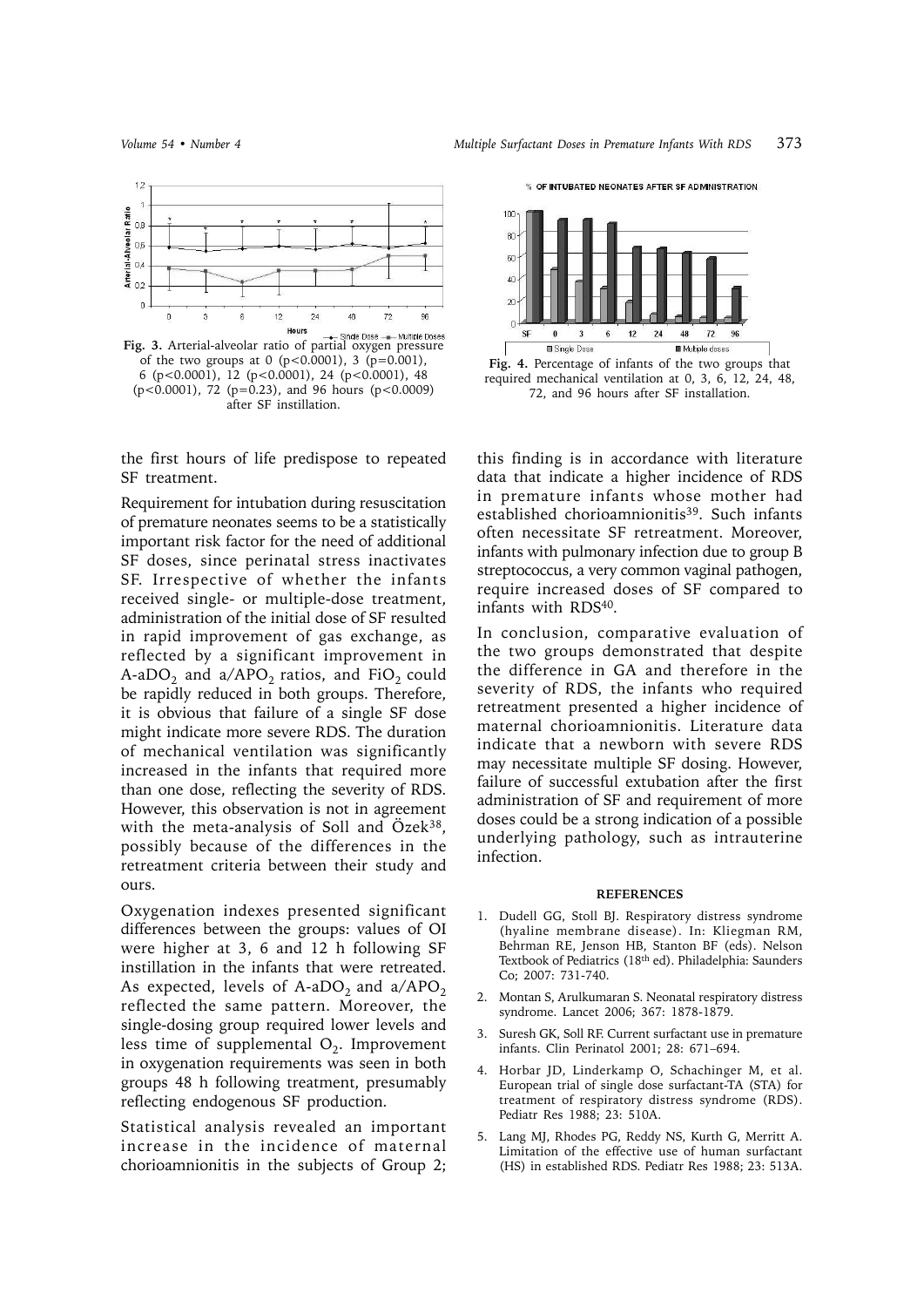#### 374 *Tsakalidis C, et al The Turkish Journal of Pediatrics • July-August 2012*

- 6. Speer CP, Robertson B, Curstedt T, et al. Randomized European Multicenter Trial of Surfactant Replacement Therapy for Severe Neonatal Respiratory Distress Syndrome: Single Versus Multiple Doses of Curosurf. Pediatrics 1992; 89: 13-20.
- 7. Enhoring G, Shennan A, Possmayer F, Dunn M, Chen CP, Milligan J. Prevention of neonatal respiratory distress syndrome by tracheal instillation of surfactant: a randomized clinical trial. Pediatrics 1985; 76: 145- 149.
- 8. Merritt TA, Hallman M, Bloom BT, et al. Prophylactic treatment of very premature infants with human surfactant. N Engl J Med 1986; 315: 785-790.
- 9. Hallman M, Merritt TA, Jarvenpaa AL, et al. Exogenous human surfactant for treatment of severe respiratory distress syndrome: a randomized prospective clinical trial. J Pediatr 1985; 106: 963-969.
- 10. Raju TN, Vidyasagar D, Bhat R, et al. Double-blind controlled trial of single-dose treatment with bovine surfactant in severe hyaline membrane disease. Lancet 1987; 1: 651-656.
- 11. Collaborative European Multicenter Study Group. Surfactant replacement therapy for severe neonatal respiratory distress syndrome: an international randomized clinical trial. Pediatrics 1988; 82: 683-691.
- 12. Fujiwara I, Konishi M, Chida S, et al. Surfactant replacement therapy with a single postventilatory dose of a reconstituted bovine surfactant in preterm neonates with respiratory distress syndrome: final analysis of a multicenter, double-blind, randomized trial and comparison with similar trials. The Surfactant-TA Study Group. Pediatrics 1990; 86: 753-764.
- 13. Gitlin JD, Soil RF, Parad RB, et al. Randomized controlled trial of exogenous surfactant for the treatment of hyaline membrane disease. Pediatrics 1987; 79: 31-37.
- 14. Horbar JD, Soll RF, Sutherland JM, et al. A multicenter randomized, placebo-controlled trial of surfactant therapy for respiratory distress syndrome. N Engl J Med 1989; 320: 959-965.
- 15. Dunn MS, Shennan AT, Possmayer F. Single- versus multiple-dose surfactant replacement therapy in neonates of 30 to 36 weeks' gestation with respiratory distress syndrome. Pediatrics 1990; 86: 564-571.
- 16. Kendig JW, Notter RH, Cox C, et al. Surfactant replacement therapy at birth: final analysis of a clinical trial and comparisons with similar trials. Pediatrics 1988; 82: 756-762.
- 17. Shapiro DL. The future of surfactant replacement therapy. Semin Perinatol 1988; 12: 259-260.
- 18. Konishi M, Fujiwara T, Naito T, et al. Surfactant replacement therapy in neonatal respiratory distress syndrome. A multi-centre, randomized clinical trial: comparison of high-versus low-dose of surfactant TA. Eur J Pediatr 1988; 147: 20-25.
- 19. Robertson B, Curstedt T, Johannson J, Jornvail H, Kobayashi T. Structural and functional characterization of porcine surfactant isolated by liquid gel chromatography. In: von Wichert P, Muller B (eds). Basic Research on Lung Surfactant. Progress in Respiration Research. Basel, Switzerland: Karger; 1989: 237-246.
- 20. Smyth JA, Metcalfe IL, Duffty P, Possmayer F, Bryan MH, Enhorning G. Hyaline membrane disease treated with bovine surfactant. Pediatrics 1983; 71: 913-917.
- 21. Berggren P, Lachmann B, Curstedt T, Grossmann G, Robertson B. Gas exchange and lung morphology after surfactant replacement in experimental adult respiratory distress syndrome induced by repeated lung lavage. Acta Anaesthesiol Scand 1986; 30: 321-328.
- 22. Avery ME, Mead J. Surface properties in relation to atelectasis and hyaline membrane disease. AMA J Dis Child 1959; 97: 517-523.
- 23. Bomsel F. Contribution a l' étude radiologique de la maladie de membranes hyaline: a propos de 110 cas. J Radiol et d' Electrol 1970; 51: 259-268.
- 24. Soll RF, Morley CJ. Prophylactic versus selective use of surfactant in preventing morbidity and mortality in preterm infants. Cochrane Database Syst Rev 2001; (2): CD000510.
- 25. Yost CC, Soll RF. Early versus delayed selective surfactant treatment for neonatal respiratory distress syndrome. Cochrane Database Syst Rev 2000; (2): CD001456.
- 26. Jobe A, Ikegami M, Glatz T, Yoshida Y, Diakomanolis E, Padbury J. Duration and characteristics of treatment of premature lambs with natural surfactant. J Clin Invest 1981; 67: 1373–1375.
- 27. Nilsson R, Grossman G, Robertson B. Lung surfactant and the pathogenesis of neonatal bronchiolar lesions induced by artificial ventilation. Pediatr Res 1978; 12: 249–255.
- 28. Jobe A, Ikegami M, Jacobs H, Jones S. Surfactant and pulmonary blood flow distributions following treatment of premature lambs with natural surfactant. J Clin Invest 1984; 73: 848–856.
- 29. Ghaemi S, Mohamadymasodi M, Kelishadi R. Evaluation of the effects of surfactant replacement therapy in neonatal respiratory distress syndrome. Zhongguo Dang Dai Er Ke Za Zhi. [Chinese Journal of Contemporary Pediatrics] 2009; 11: 188-190.
- 30. Gautham K, Suresh M, Roger F. Exogenous surfactants. In: Goldsmith J, Karotkin E (eds). Assisted Ventilation of the Neonate (4th ed). Philadelphia: Saunders Co; 2003: 333-336.
- 31. Kresch MJ, Lin WH, Thrall RS. Surfactant replacement therapy. Thorax 1996; 51: 1137-1154.
- 32. Gregory TJ, Steinberg KP, Spragg R, et al. Bovine surfactant therapy for patients with acute respiratory distress syndrome. Am J Respir Crit Care Med 1997; 155: 1309-1315.
- 33. Zola EM, Gunkel JH, Chan RK, et al. Comparison of three dosing procedures for administration of bovine surfactant to neonates with respiratory distress syndrome. J Pediatr 1993; 122: 453-459.
- 34. Jobe AH, Ikegami M. Biology of surfactant. Clin Perinatol 2001; 28: 655-669.
- 35. American Academy of Pediatrics, Committee on Fetus and Newborn. Surfactant replacement therapy for respiratory distress syndrome. Pediatrics 1999; 103: 684-685.